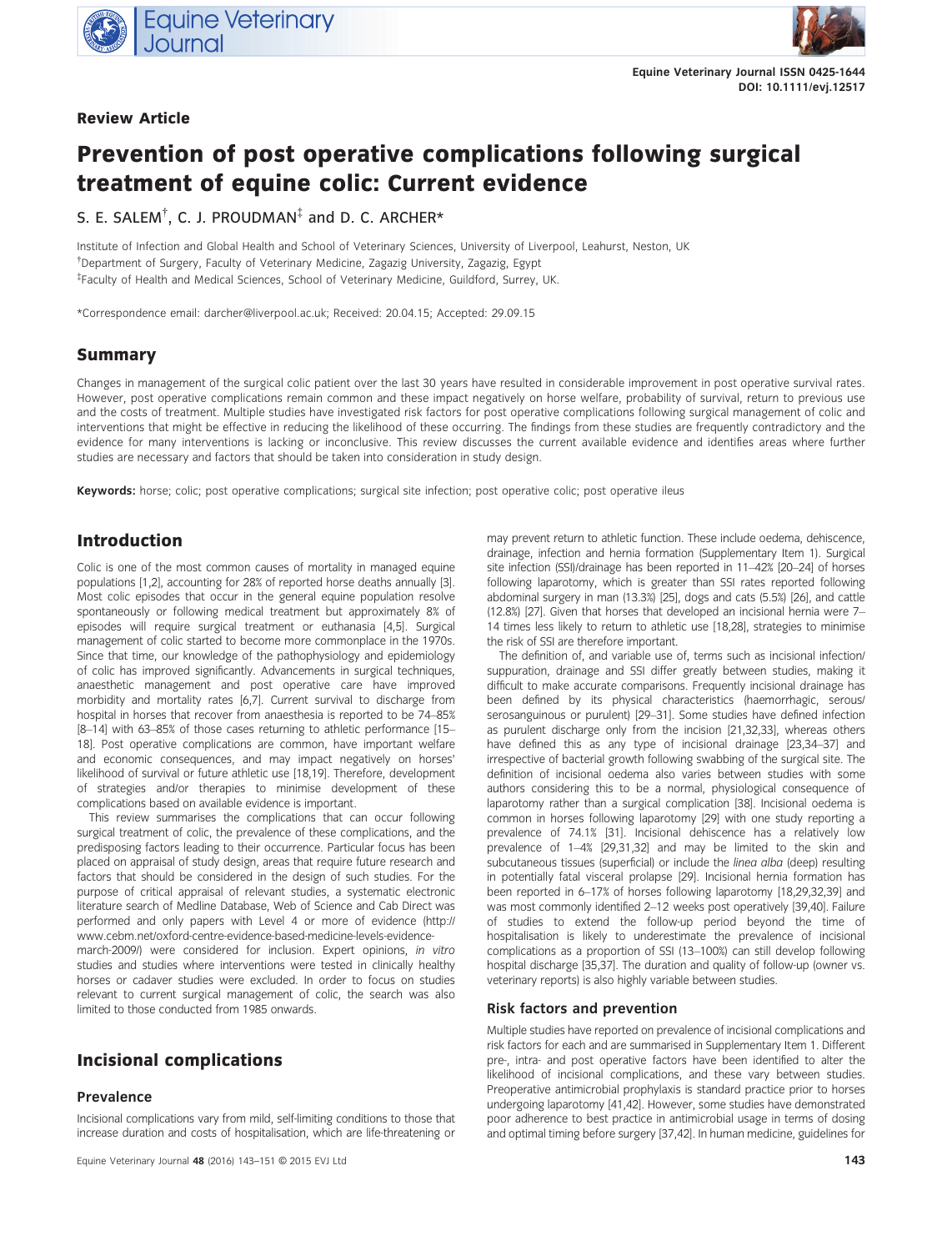preoperative antimicrobial prophylaxis comprise drug administration within 60 min of the surgical incision being performed and re-dosing when surgery time surpasses 2 half-lives of the drug [43]. However, evidence of similar best antimicrobial practice in equine colic surgery and any impact of this on the incidence of SSI is lacking, and is an area that requires future research. Post operatively, the type of antimicrobial administered has not been shown to be significantly associated with incisional SSI [44]. The duration of antimicrobial therapy following laparotomy is variable between studies and the optimal duration of therapy is also unknown. A recent study reported that the prevalence of SSI did not differ in horses that received antimicrobials for 72 h vs. 120 h post operatively [24]. These findings are consistent with human studies in which extended duration of antimicrobial prophylaxis failed to decrease the incidence of SSI after gastrectomy compared with single dose prophylaxis [45].

Clean contaminated surgeries have been associated with increased risk of SSI, suggesting a potential role of intestinal bacteria in the establishment of incisional infection [33,46]. However, many studies have reported no relationship between SSI and whether enterotomy was performed or not [22,30,32,36,39]. In addition, bacterial cultures taken from peritoneal fluid, enterotomy or resection and anastomosis sites intraoperatively and from the linea alba after its closure failed to predict the occurrence of SSI [34,47]. One study reported poor intraoperative drape adherence, high surgery room contamination and isolation of bacteria after anaesthetic recovery as significant risk factors for SSI [35]. These findings suggest that environmental contamination of the surgical site during and following anaesthetic recovery may play a major role in development of SSI, and that protection of the abdominal incision during recovery from anaesthesia and in the early post operative period may be beneficial [34]. A prospective, randomised controlled trial assessing the use of an abdominal bandage to protect the surgical incision placed immediately after recovery from general anaesthesia resulted in 45% absolute risk reduction of incisional complications [31]. Protection of the abdominal incision with a stent bandage during anaesthetic recovery followed by placement of an abdominal bandage following stent removal was reported to result in a significant reduction in the likelihood of SSI in a more recent study [23]. Further prospective, randomised controlled trials using well-defined outcomes and variables are required to evaluate the role of stent/ abdominal bandages and other interventions in altering the prevalence of SSI in different hospital populations.

There is also no clear evidence about the optimal method for closing the abdominal incision and various suture materials, suture patterns and use of skin staples have been evaluated (Supplementary item 1). Three layer closure (linea alba, subcutaneous tissue and skin) of the laparotomy incision was reported in one study to decrease the risk of incisional drainage during hospitalisation [31]. In contrast, Coomer et al. [30] reported no significant difference in incisional suppuration between the 2 (linea alba and skin) vs. 3 layer closure techniques. Recently, a modified 2 layer closure technique was reported to decrease the risk of incisional drainage [20]. The timing and duration of follow-up may explain the differences between these studies as demonstrated by different risk factors identified by Smith et al. [31] at different time points post operatively. Abdominal bandages have been shown to achieve different sub-bandage pressures dependent on the type of bandage used [48] and this may have an impact on incisional healing. It is therefore important that studies appraising different methods of abdominal wall closure take into account the effect of whether abdominal bandaging was performed or not, the type of abdominal bandage used, frequency of bandage changes and duration of use.

Prolonged duration of general anaesthesia has been associated with greater risk of incisional complications [29,31,37] and a recent study also identified increased risk of incisional SSI with hypoxaemia (PaO<sub>2</sub><80 mmHg) [49]. Repeat laparotomy has been consistently identified to increase the risk of SSI with a reported prevalence of 44–84% [9,21,32] and to increase the risk of incisional hernia formation 12-fold [39]. Surgical site infection/ incisional drainage and severe oedema are factors consistently identified to increase the risk of incisional herniation [31,34,39,44,50]. There is no current evidence that the time between initial and repeat laparotomy or location of the incision for repeat laparotomy (original midline vs. paramedian incision) has an effect on likelihood of hernia development. The use of a commercial hernia belt was reported to reduce the incidence of incisional hernia development in horses that developed other incisional

complications [51]. However, the study was retrospective in nature and did not have a comparison group, making it difficult to assess the efficacy of this intervention fully.

## Post operative pain/colic

Post operative pain/colic is a common complication following surgical management of colic, occurring in 11–35% of horses post operatively [19,21,50,52]. It is also the most common cause of post operative death or euthanasia [13,19,46,53,54] and post operative pain during hospitalisation has been significantly associated with reduced survival [55,56]. The prevalence of post operative colic varies depending on the location of the primary gastrointestinal lesion. Rates of up to 61% have been reported following small intestinal resection and anastomosis [10,57] and 41% in horses that had strangulating large colon lesions [58]. It is difficult to make accurate comparisons between studies as different definitions (e.g. 'pain', 'abdominal pain', 'colic/pain') are used and rarely are objective measures of pain used. It is therefore important that where post operative pain is investigated as an outcome or as a risk factor for development of other post operative complications, objective and validated measures specifically designed to measure equine visceral or post abdominal surgical pain are utilised [55,59,60].

In many cases, the definitive cause of post operative pain/colic is unknown as episodes may resolve spontaneously or following medical therapy. In addition, if euthanasia is performed on the basis of unrelenting pain/colic and a second surgery is not an option, it is impossible to be certain about the cause of colic recurrence unless post mortem examination is performed, which may be infrequent outside hospital facilities [61]. Post operative colic may be due to recurrence of the initial gastrointestinal lesion, intestinal obstruction related to adhesions or anastomotic complications, or the development of gastrointestinal lesions unrelated to the initial lesion [62]. Post operative pain may also be related to post operative ileus (POI) and nongastrointestinal causes including incisional infection and peritonitis [60]. Horses that undergo surgical correction of right dorsal displacement of the large colon have been shown to be more likely to develop post operative colic (prevalence 41.9%) compared with other forms of large intestinal displacement including left dorsal displacement (8.3%) and nonstrangulating volvulus (20.5%) [63]. Left dorsal displacement of the large colon was associated with a recurrence rate of 8.1–20% following surgical or nonsurgical correction in 2 other studies [64,65]. Post operative colic was also 3 times more likely to occur in horses that underwent correction of strangulating large colon torsion (volvulus) compared with other surgical lesions [44]. The type of surgical procedure performed has also been shown to alter the likelihood of post operative colic. Mechanical obstruction at the site of an intestinal anastomosis due to reduction in normal luminal diameter and functional obstruction due to altered motility of adjacent segments of gut are hypothesised as possible causes of post operative colic in horses that have undergone small intestinal resection and anastomosis [12,66]. Horses in which a side-to-side jejunocaecostomy was performed are reported to be at increased risk of developing colic post operatively compared with those horses where an end-to-end jejunojejunostomy was performed [67]. In addition, stapled side-to-side jejunocaecostomy has been associated with a greater prevalence of post operative colic (60%) compared with hand-sewn side-to-side jejunocaecostomy (9%) [66]. Jejunocaecostomy has also been associated with significantly reduced survival following hospital discharge compared with end-to-end jejunojejunostomy and jejunoileostomy [12]. In the latter study, a greater proportion of horses undergoing jejunoileostomy underwent repeat laparotomy during hospitalisation due to persistent post operative reflux compared with the other 2 anastomosis groups but this anastomosis had no significant effect on short- or long-term outcome. While the nature of the surgical lesion may limit the choice of small intestinal anastomosis, this knowledge enables post operative complications to be predicted more accurately.

#### Prevention

Prevention and management of post operative pain is usually based on administration of nonsteroidal anti-inflammatory drugs (NSAIDs) to provide analgesia and to reduce the inflammatory response. Due to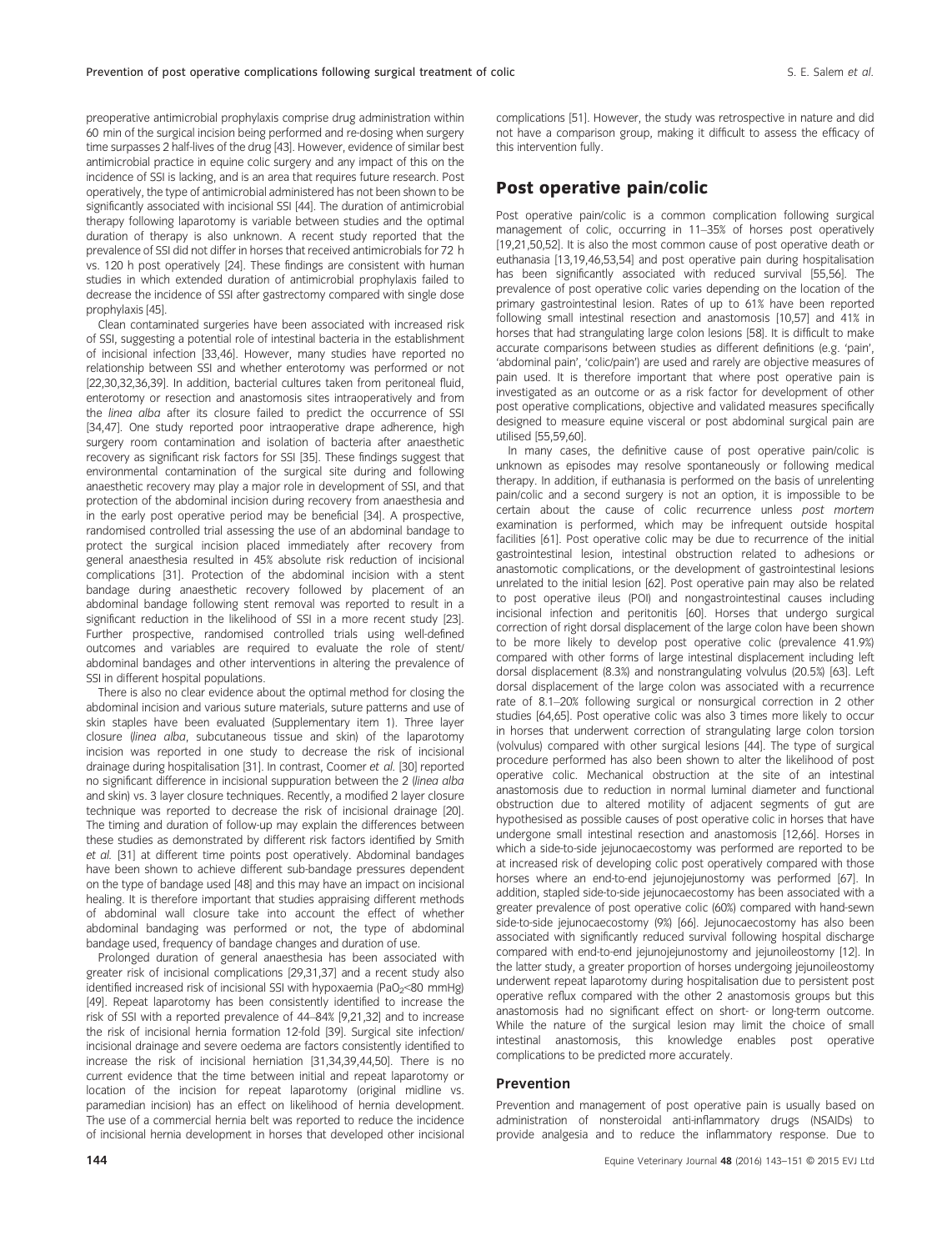concerns about the detrimental effect of flunixin meglumine (a nonselective COX-1 and COX-2 inhibitor) on mucosal recovery of intestine, the use of other NSAIDs that are selective COX-2 inhibitors including firocoxib and meloxicam has been suggested based on the results of in vitro studies utilising equine jejunum [68,69]. However, other in vitro studies found that flunixin meglumine had no effect on recovery of equine colonic mucosa following ischaemic injury [70] and that administration of systemic lidocaine reduced the inhibitory effects of flunixin meglumine on recovery of the mucosal barrier [71]. A recent survey of European Equine Internal Medicine and Surgery Diplomates demonstrates that at present, flunixin meglumine remains the most frequently used NSAID following surgical treatment of colic in Europe [72]. Currently there is no evidence of improved outcome with alternative use of selective COX-2 inhibitors. In a randomised controlled trial comparing flunixin meglumine and meloxicam in horses following surgical management of strangulating small intestinal lesions [14], flunixin meglumine was significantly more effective than meloxicam in reducing pain scores but there was no difference in outcome between the 2 groups. Further randomised controlled trials using large numbers of horses in multicentre studies, providing sufficient study power, are warranted to determine the effect of COX-2 inhibitors such as firocoxib on outcome compared with flunixin meglumine. Continuous rate infusion (CRI) of lidocaine or butorphanol are also used by some clinicians. Rigorous appraisal of lidocaine CRI as a post operative analgesic has not been performed. In a study by Malone et al. [73], there was no significant difference in post operative pain between horses that did or did not receive lidocaine. However, pain was assessed subjectively, and because the study was relatively small in size, may have lacked power to detect a difference between the two groups. Butorphanol CRI has been shown to result in improved behavioural pain scores in a prospective randomised, controlled, blinded clinical trial [74]. However, the effects of butorphanol on gastrointestinal motility, particularly in horses at high risk of POI have not been fully investigated. Evidence suggests that the nature of the primary gastrointestinal lesion and requirement for certain surgical procedures to be performed (e.g. jejunocaecostomy) may place some horses at an inherent increased risk of post operative colic both in the short- and long-term, which therefore may be difficult to prevent. Laparoscopic ablation of the nephrosplenic space has been described as a technique to prevent recurrence of left dorsal displacement of large colon [64,75]. However, while this may physically prevent recurrence of nephrosplenic entrapment, there is no evidence that this reduces the likelihood of colic recurrence long-term. Colopexy may be indicated in some horses that have recurrent large colon displacement or torsion [76]. However, complications including post operative colic or colon rupture can occur making appropriate case selection important [77,78]. Closure of the epiploic foramen to prevent intestinal entrapment within the foramen is under current investigation [79,80]. The results of clinical trials will be needed before these can be appraised as methods to prevent epiploic foramen entrapment or its recurrence.

## Post operative ileus and post operative reflux

#### Prevalence and risk factors

Post operative ileus has been demonstrated by multiple studies to have a negative effect on survival [10,21,36,81], to increase the likelihood of repeat laparotomy [44], development of laminitis and incisional drainage and to increase treatment costs significantly [82]. The reported prevalence of POI varies from 6.3% to 53% and was a reason for euthanasia or death of 9–43% of horses that had undergone surgical management of colic in these populations [19,36,46,81,83–86]. The criteria used to define POI differ, making it difficult to make accurate comparisons between some studies (Supplementary Item 2). While there is some variation in findings between studies, elevated heart rate and packed cell volume (PCV) on admission, small intestinal lesions, evidence of intestinal ischaemia and intestinal resection and anastomosis are factors that have consistently been identified to increase the likelihood of POI developing post operatively.

More recent studies have used an alternative term, 'post operative reflux' (POR), defined as >2 l reflux after nasogastric tube passage at any time during the post operative period [12,87]. The latter studies argued that without undertaking repeat laparotomy, in the majority of cases of horses with POR it is impossible to identify definitively the underlying pathophysiology resulting in nasogastric reflux. This highlights the need for common terminology, definitions and outcomes to be utilised by researchers. It would appear prudent to utilise the more generic term 'POR' in future studies but to also measure duration and quantity of reflux and to assign the diagnosis of POI as an additional variable/outcome measure where other causes of POR can be excluded.

#### Prevention

Early referral of horses for surgical management of colic, prior to development of cardiovascular derangements and progression of intestinal distention and compromise is therefore important in reducing the likelihood of POI developing. Evacuation of colonic contents via a pelvic flexure enterotomy reduced the risk of POI in one study [86]. However, a further study demonstrated that while pelvic flexure enterotomy was protective for large intestinal lesions it increased the risk of POI in horses with small intestinal lesions [82]. Therefore, in horses considered to be at high risk of POI that have small intestinal lesions, evacuation of colonic contents might best be reserved only for horses with large quantities of ingesta within the large colon.

A variety of medical therapies that are currently used to prevent and manage POI include flunixin meglumine, lidocaine, butorphanol, metoclopramide, erythromycin, morphine and neostigmine [72]. However, there have been relatively few clinical trials undertaken to determine the efficacy of these in preventing and managing POI. In a prospective, blinded, randomised clinical trial [88], significant differences in ultrasonographic measurements of jejunum, an intestinal function index and ultrasonographic identification of peritoneal fluid were demonstrated between lidocaine CRI (initiated intraoperatively) and placebo (saline) treated groups. There were no significant differences between time to first defaecation or the proportion of horses that survived to hospital discharge. This study included 18 horses with large colon lesions and 8 horses with small intestinal lesions (4 treatment and 4 placebo). A separate prospective, double-blinded, placebo-controlled trial conducted by Malone et al. [73] demonstrated that treatment with lidocaine for 24 h significantly reduced the proportion of horses refluxing at 30 h, the rate of reflux after initiation of treatment and days of hospitalisation compared with the placebo (saline) group. There was no difference in proportion of horses that survived to discharge home between the 2 groups. It is very important to note that the latter study has some key limitations including the fact that it was performed on a relatively small number of horses, with consequent low study power, and included horses with both proximal duodenitisjejunitis treated medically and POI (8 proximal duodenitis-jejunitis and 24 POI horses), which are lesions with different pathobiology and relevance when considering post operative complications. In a retrospective study of 126 horses that recovered following small intestinal surgery, lidocaine therapy (initiated intraoperatively and continued post operatively) resulted in a 3-fold increase in likelihood of survival to hospital discharge in horses with POI and a 3-fold reduction in likelihood of POI developing [36]. In the latter study, some horses received concurrent metoclopramide but this had no significant effect on likelihood of POI developing. Continuous i.v. infusion of metoclopramide in POI was reported in another retrospective study to result in a significant decrease in the rate and volume of gastric reflux obtained and a shortened duration of hospitalisation compared with horses with POI where metoclopramide was administered as an intermittent infusion or was not administered [89]. They found no significant differences in the survival rate to hospital discharge among the treatment groups.

Therefore, there is a need for prospective, large (i.e. sufficient study power), and potentially multicentre randomised controlled clinical trials to be conducted on therapies and strategies to manage POI. It is important that there is a consensus on the criteria by which POI is defined and which is consistently used between studies, including rigorous differentiation of horses with true primary POI and ileus secondary to mechanical causes [90,91] and that study populations are well defined, e.g. only horses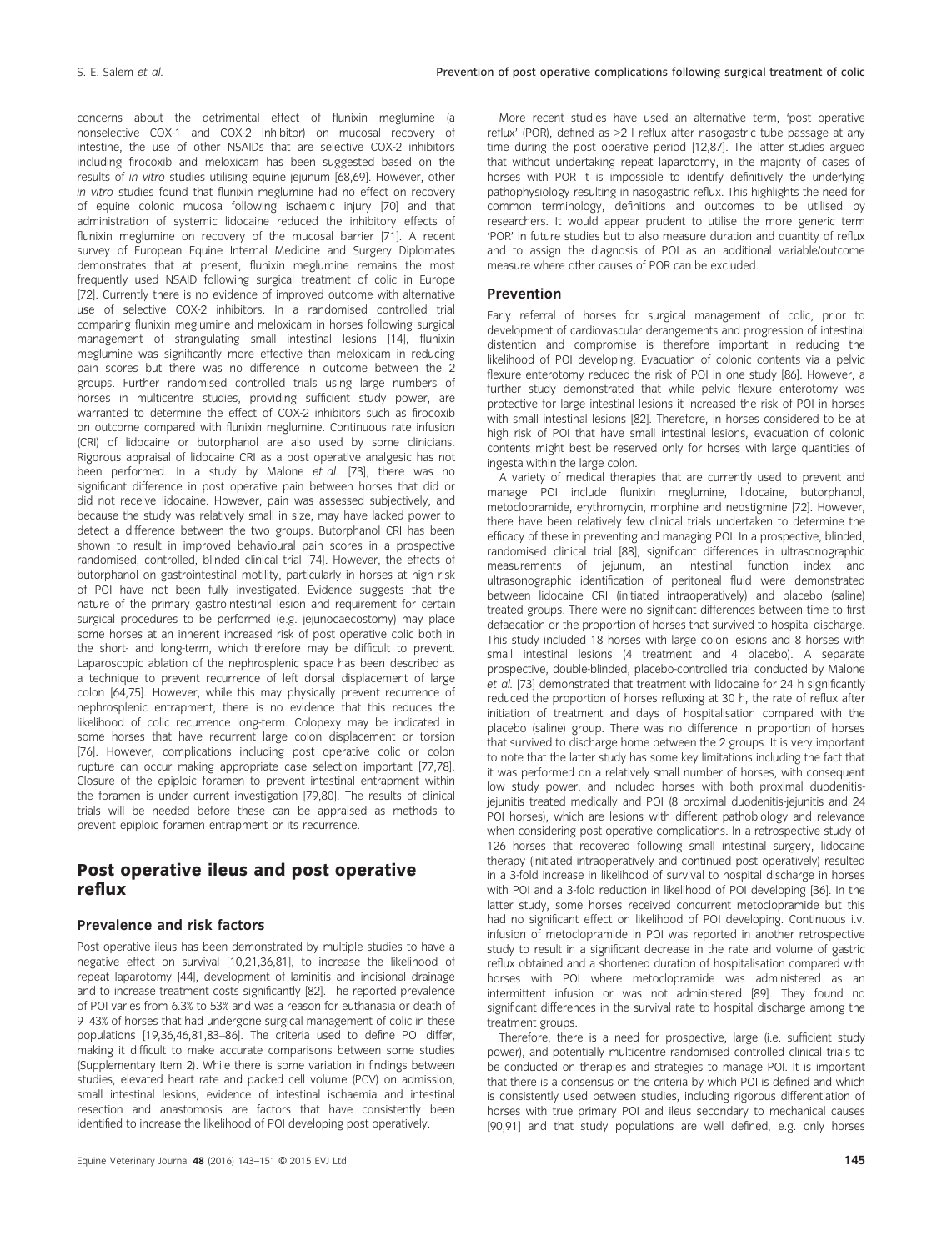undergoing small intestinal surgery. This is essential if multicentre studies are to be conducted effectively and in enabling accurate comparisons to be made between studies. Treatments for POI can be expensive, almost doubling the costs of treatment in one study [82]. The benefits of medical therapies for prevention and treatment of POI, including therapies being considered for future development [92] on outcome vs. economic costs also need to be considered.

# Intra-abdominal adhesions

## Prevalence and risk factors

Intra-abdominal adhesion formation that was considered to be pathological in nature has been reported in 9–27% of horses undergoing repeat laparotomy or post mortem examination following gastrointestinal surgery [61,93,94]. Given that adhesions may not result in clinical signs of pain or gastrointestinal obstruction and definitive diagnosis is only possible at repeat surgical exploration of the abdomen or necropsy, the prevalence of post operative adhesions is likely to be underestimated following surgical management of colic [61]. Confirmed formation of adhesions was reported in 6–22% of horses following small intestinal surgery [9,22,95], in 8–17% in foals and young horses (age <2 years) following laparotomy for any reason [15,96–98] and in 32% of horses undergoing repeat laparotomy [61]. Comparison of prevalence reported between studies is difficult due to differences in study design. For example, in the study by Gorvy et al. [61] only horses that underwent repeat laparotomy were included while in the other studies, the primary surgical colic case cohorts were used.

Factors that have been identified to increase the risk of adhesion formation include small intestinal surgery [22,94,99] and performing intestinal resection and anastomosis [22,50]. One study of 99 horses that underwent repeat laparotomy demonstrated that adhesions develop irrespective of the site of the primary lesion [61]. This and other studies concluded that resection and type of anastomosis were not associated with increased likelihood of intra-abdominal adhesion formation [61,95,99].

#### Preventive measures

Clinicopathological parameters measured on hospital admission have been shown to have no effect on likelihood of development of intra-abdominal adhesion formation after surgery for management of colic. This would suggest that adhesion formation is more likely to be related to surgical trauma rather than systemic inflammatory response syndrome (SIRS)/ hypercoagulable systemic state [61,95]. Assessment of coagulation and coagulopathies is not commonly performed perioperatively in horses but is an area for further research [100] to determine whether this may assist more accurate prediction of complications such as adhesion formation and likelihood of post operative mortality and morbidity. Therapies that have been proposed to prevent adhesion formation based on laboratory animal models, some models utilising healthy horses and work performed in man [101–105] include peritoneal lavage, systemic administration of low-dose heparin, and chemical agents to physically separate serosal and peritoneal surfaces such as 1% high molecular sodium carboxymethylcellulose (SCMC), hyaluronate/SCMC spray and bioresorbable barriers such as hyaluronate/ SCMC membrane.

Local therapies that have been investigated in colic cases include use of a hyaluronate/SCMC membrane covering a continuous Lembert suture pattern. This showed no superiority over an uncoated interrupted Lembert pattern for performing a one-layer jejunojejunostomy in terms of post operative survival rate and prevalence of post operative complications [106]. This might not be surprising if the findings of Gorvy et al. [61] are to be accepted, i.e. adhesions are not specifically related to the site of the primary lesion. Omentectomy has been proposed as a method to prevent adhesion formation but had no significant effect on colic related adhesions found at repeat laparotomy [99].

Abdomen-wide therapies have also been investigated in equine clinical studies. SCMC solution was shown in one retrospective study to have no effect on rates of short- and long-term survival and the incidence of post operative complications following exploratory laparotomy [107]. In contrast, another retrospective study by Fogle et al. [56] demonstrated a

significant positive effect of SCMC solution on post operative survival. Due to the nonrandomised and retrospective nature of the latter 2 studies, both had some limitations due to bias. A prospective, randomised controlled trial to assess the use of SCMC is warranted. One study found a protective effect of use of intraperitoneal heparin therapy in reducing intraabdominal adhesion formation [50]. However, as acknowledged by the study authors, the findings from this study should be viewed with caution as only univariable analysis was performed, preventing assessment of the effect of potential confounders.

Therefore, much of the evidence on how adhesions may be prevented is inconclusive, due to the relatively small number of studies and their largely retrospective nature, with resultant inherent biases. This demonstrates the need for prospective, randomised controlled trials to appraise fully the evidence for use of surgical strategies or therapies to prevent adhesion formation. Given that therapies used to prevent adhesions in human patients are designed to be used in a much smaller abdominal cavity, cost– benefit analysis of use of these products and effect on outcome would also be important. One of the greatest challenges is in correctly determining whether adhesions are present or not and proxy endpoints, e.g. post operative colic where surgical or post mortem examination cannot be performed may be the only current practical outcome measure. Biomarkers for adhesion formation would be a potentially important area for future investigation.

# Post operative diarrhoea

Post operative diarrhoea increases costs of treatment, reduces survival and post operative performance, and increases the risk of nosocomial infection developing in other horses within the hospital environment [18,108]. Its prevalence varies widely depending on the location and pathology of the primary gastrointestinal lesion and on the geographical location of horses. Diarrhoea is usually defined as passage of unformed faeces for more than 24 h [21,109] or on 2 or more consecutive occasions [110] following surgical treatment of colic. However, in many studies, case definition is poorly described.

Horses diagnosed with large intestinal lesions were significantly more likely to develop diarrhoea post operatively compared with other intestinal lesions [111]. Diarrhoea has been reported to be a frequent complication following surgical correction of strangulating large colon volvulus (28–45%) [58,109], treatment of sand impaction of the large colon (46%) [112] and following removal of large colon enteroliths (20%) [110]. Horses treated surgically for small colon diseases were shown in one study to be 17 times more likely to develop diarrhoea post operatively compared with other surgical lesions [113], with the prevalence of diarrhoea ranging from 11% to 70% [113–115]. This complication was not as frequent following small intestinal resection and anastomosis with reported prevalences of 2.7–25% [9,10]. The prevalence of post operative diarrhoea would also appear to be higher in some studies based in the USA (varying from 1.3% to 53.2%) [18,82,84,111,116] compared with the UK (3.2–3.8%) [19,21]. This is interesting and could potentially reflect differences in gastrointestinal microbial ecosystems and environmental conditions (e.g. temperature, humidity) that vary geographically. This observation merits further investigation.

Despite the high prevalence of diarrhoea following surgical treatment of colic, it is usually self-limiting [109,114]. Infectious agents such as Salmonella spp. and Clostridia spp. are seldom isolated from affected horses [114,116]. Studies that have conducted active surveillance for faecal shedding of Salmonella spp. in horses admitted with clinical signs of gastrointestinal disorders demonstrated that Salmonella spp. were isolated from the faeces of a large proportion of horses that did not develop clinical salmonellosis post operatively (43–74%) [108,116,117]. Molecular studies of the horse's hind gut microbiota provides evidence to suggest that colitis arises as a result of imbalance among the different microbial species in the gut (dysbiosis) rather than a disease caused by a single bacterial species [118]. Development of diarrhoea in colic cases post operatively is likely to be due to a combination of factors including the nature of the primary gastrointestinal lesion and concurrent changes in gut motility, surgical manipulation of the gastrointestinal tract and administration of antimicrobials that may disrupt the normal microbial ecosystem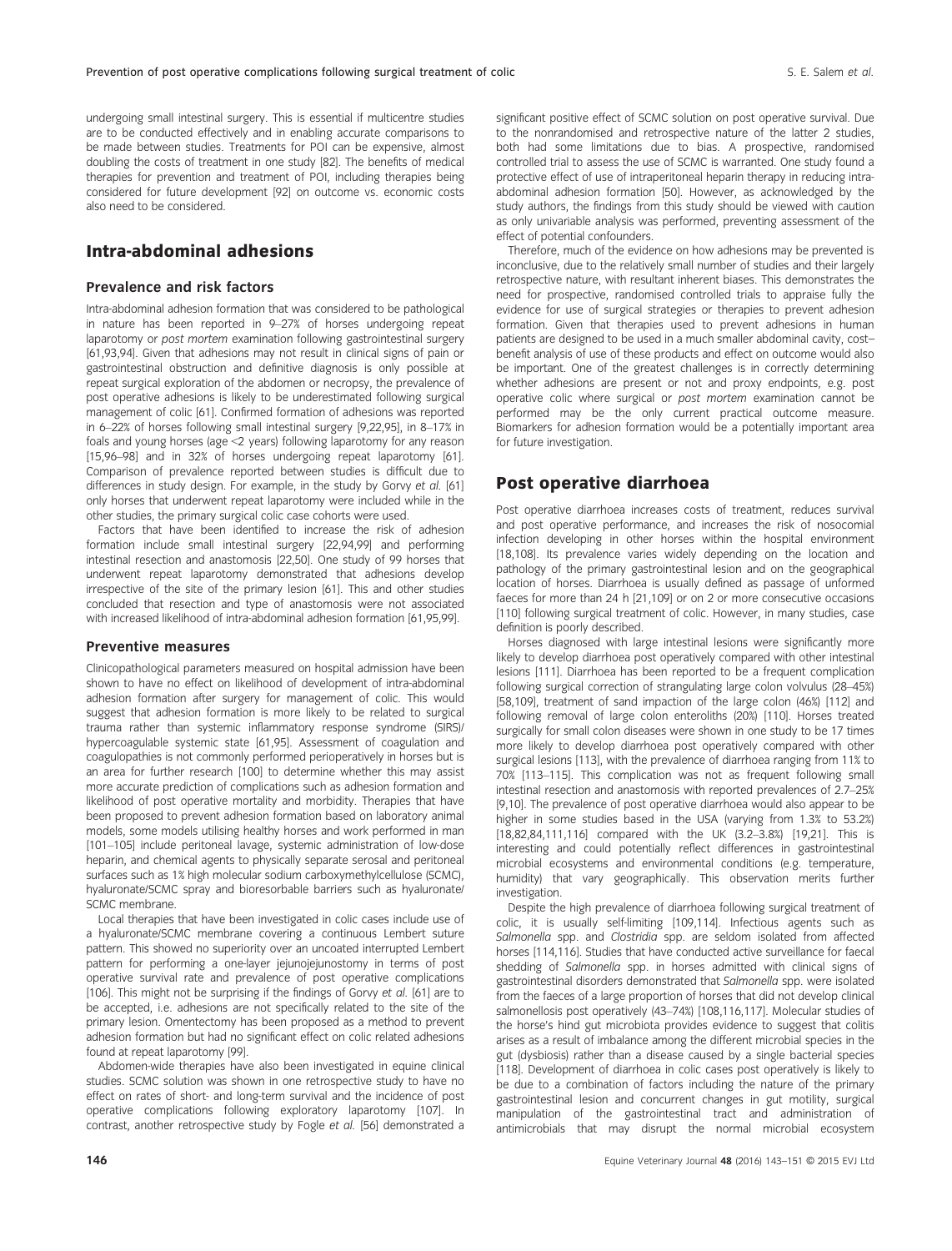[108,119,120]. Characterisation of hindgut microbial communities using nonculture-dependent techniques in normal horses and those that have undergone surgical management of colic would assist in determining whether there is evidence for the use of interventions such as administration of probiotics or certain feeds to manipulate these ecosystems, enabling these to return quickly to a potentially 'normal, presurgical state'.

#### Prevention

Clinical trials evaluating the efficacy of probiotics administered following colic surgery to minimise shedding of Salmonella spp. and development of diarrhoea have not shown any significant effect on these outcomes [116,121]. A prospective, randomised controlled trial evaluated the efficacy of post operative administration of di-trioctahedral smectite (vs. water placebo) for 3 consecutive days following surgery in 67 horses. These were horses that had undergone surgical treatment of a large colon disorder, including pelvic flexure enterotomy, and a faecal scoring system was used to objectively assess outcome. There was a significant reduction in the prevalence of post operative diarrhoea in the treatment group (10.8%) vs. the placebo group (41.4%) [122], which would support the use of this agent to reduce the likelihood of post operative diarrhoea in horses with surgical diseases of the large colon.

# Systemic inflammatory response syndrome, endotoxaemia and related complications

The SIRS and presence of bacterial endotoxins in the circulation (endotoxaemia) are common in horses that present with colic. SIRS was evident in 28% of horses in a study by Epstein et al. [100] of which 37% had lesions requiring surgical intervention. Plasma endotoxin was also detected in 29% of horses presenting with colic in a study by Senior et al. [123]. Markers of endotoxaemia/SIRS including tachycardia, elevated PCV and altered mucous membrane colour have consistently been shown to be one of the most reliable determinants of post operative morbidity (and mortality) in many studies assessed in this review. Therefore, strategies to prevent or attenuate the effects of endotoxaemia/SIRS could theoretically reduce the prevalence of post operative complications. This is an area of current, active work in research models and is therefore beyond the scope of this review. An update on current findings has recently been summarised by Moore and Vandenplas [124]. In the studies appraised, standard post operative care following surgical management of colic includes use of NSAIDs, i.v. fluids and in some studies, use of polymixin B, in horses with evidence of or that are at high risk of endotoxaemia/SIRS. Of note, there is no current evidence to support the use of polymixin B once signs of SIRS are evident.

Endotoxaemia has been identified to increase the likelihood of thrombophlebitis [44,125,126] and laminitis [127]. The prevalence of thrombophlebitis in post operative colic patients varies from 1.3% to 18% [8,10,14,19,21,37,42,84,109,125]. Risk factors for catheter-associated thrombophlebitis identified in one study were endotoxaemia, salmonellosis, low systemic total protein and location in which they were hospitalised [126]. Other studies identified tachycardia and elevated PCV at admission [44], prolonged duration of catheterisation, post operative diarrhoea [125], colic and endotoxaemic shock (SIRS) [21,44,126] post operatively to increase the risk of this complication. These findings are consistent with horses that are likely to be in a hypercoagulable state, explaining the greater propensity for horses that have undergone surgical management of colic to develop catheter-associated complications compared with other groups of horses [128]. Heparin therapy has been suggested as a way in which the risk of thrombophlebitis might be reduced post operatively. However, at present there is a lack of evidence to support its use [129,130]. Frequent ultrasonographic examination of the catheter site in high-risk horses to monitor for increased thickness of the vessel wall and visible thrombus formation would be indications to remove the catheter prior to development of overt clinical signs of thrombophlebitis [131].

The frequency of post operative laminitis following surgical management of colic varies between studies, with prevalences of 0.4–12% reported [10,19,21,22]. Distal limb cryotherapy may be used to attenuate laminar damage [132]. There are no reports of its effectiveness specifically in horses following surgical management of colic but there is evidence to suggest that its use should be considered in horses with clinical evidence of SIRS/endotoxaemia that are at increased risk of developing this complication.

## Other post operative complications and future interventions

The prevalence of other complications that may occur following surgical management of colic is generally low. These include septic peritonitis [10,14,21,57,84], haemoperitoneum [12], intraluminal haemorrhage [133], myopathies, gastric rupture [12], cardiac arrhythmias and derangements in electrolytes [134], clotting disorders and disseminated intravascular coagulation, pre- and post operative renal azotaemia and renal failure [10,84]. Treatment and preventive strategies for these are detailed elsewhere [135–138].

Nutrition of the post operative colic case is an area that has been investigated infrequently [139–141] and evidence about nutritional strategies to optimise patient survival and minimise post operative complications are lacking [142]. Intestinal microbiota and changes that may precede colic development or develop subsequent to surgical management of colic are areas of current research. Such studies may further our understanding of equine gut health and interventions to minimise post operative complications such as colic.

A study that measures 'disease burden' of surgical management of colic that considers that the prevalence, economic costs and welfare issues arising from post operative complications may be useful in order to prioritise future research in this area. It is important that future studies .<br>have suitable outcome measures to assess the effectiveness of new therapies or management strategies. Use of survival rates as sole measures of success should be avoided as euthanasia is a complex area and issues such as selection bias may occur [143].

## Conclusions

Early surgical intervention, prior to the development of cardiovascular derangements and marked intestinal distention, remains key in preventing or reducing many post operative complications that may develop following surgical treatment of colic. There is a lack of current evidence of the efficacy of some interventions proposed to reduce the incidence of, or prevent, specific post operative complications. In addition, there is a need to better understand the pathobiology of post operative complications in order to develop better preventive strategies. The results between studies are often highly variable and sometimes contradictory due to inconsistent definitions and outcome measures used. Therefore, there is a need for clinical veterinary researchers to make concerted efforts to adopt common terminology, definitions and outcome measurements, and a continued need for well-designed and co-ordinated, prospective, large, suitably powered (multicentre, international) studies with common goals of research. New therapies and ways in which post operative colic cases are managed may improve mortality and morbidity rates in the future. However, these may add to the expense of treatment, which has important implications in keeping surgical treatment of colic affordable for horse-owners [144]. Appropriate and aggressive primary treatment of intestinal obstructions can be expensive but may provide a better outcome without the expense of treating post operative complications (both short- and longterm). It is essential that studies investigating new therapies and management strategies not only undertake rigorous prospective testing of their efficacy in a suitable number of relevant clinical cases and using appropriate outcome measures, but also that they report and consider the economic costs vs. benefits of these interventions before these are promoted for widespread clinical use.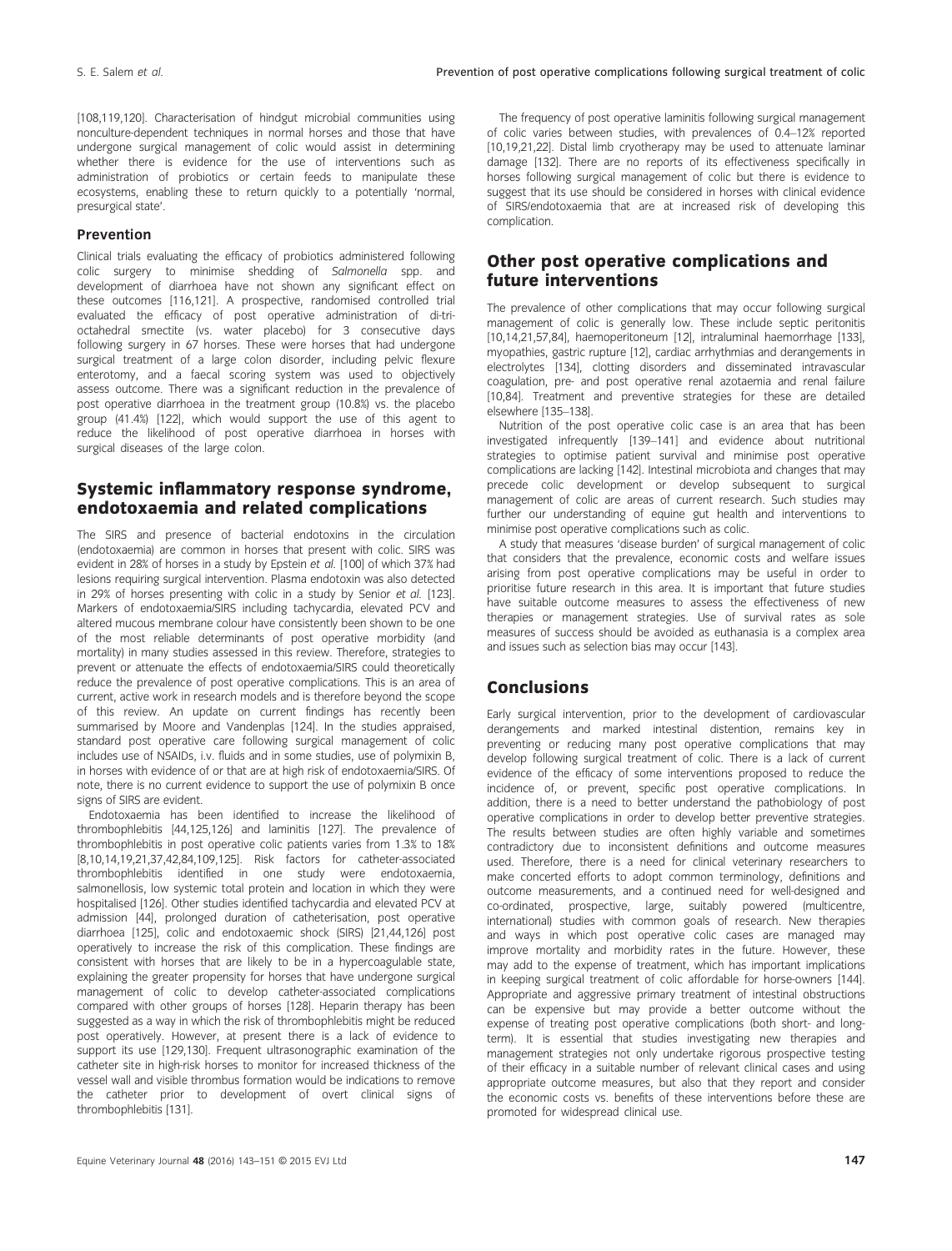# Authors' declaration of interests

No competing interests have been declared.

## Ethical animal research

None.

## Source of funding

S.E. Salem's PhD studies are funded by the Egyptian Ministry of Higher **Education** 

## Authorship

All authors contributed to the writing of this review article.

### References

- 1. Ireland, J.L., Clegg, P.D., McGowan, C.M., Platt, L. and Pinchbeck, G.L. (2011) Factors associated with mortality of geriatric horses in the United Kingdom. Prev. Vet. Med. 101, 204-218.
- 2. Kaneene, J.B., Ross, W.A. and Miller, R. (1997) The Michigan equine monitoring system. II. Frequencies and impact of selected health problems. Prev. Vet. Med. 29, 277-292.
- 3. Tinker, M.K., White, N.A., Lessard, P., Thatcher, C.D., Pelzer, K.D., Davis, B. and Carmel, D.K. (1997) Prospective study of equine colic incidence and mortality. Equine Vet. J. 29, 448-453.
- 4. Hillyer, M.H., Taylor, F.G. and French, N.P. (2001) A cross-sectional study of colic in horses on thoroughbred training premises in the British Isles in 1997. Equine Vet. J. 33, 380-385.
- 5. Proudman, C.J. (1992) A two year, prospective survey of equine colic in general practice. Equine Vet. J. 24, 90-93.
- 6. Moore, J.N. (2005) Five decades of colic: a view from thirty-five years on. Equine Vet. J. 37, 285-286.
- 7. Mair, T.S. and White, N.A. (2005) Improving quality of care in colic surgery: time for international audit? Equine Vet. J. 37, 287-288.
- 8. Garcia-Seco, E., Wilson, D.A., Kramer, J., Keegan, K.G., Branson, K.R., Johnson, P.J. and Tyler, J.W. (2005) Prevalence and risk factors associated with outcome of surgical removal of pedunculated lipomas in horses: 102 cases (1987–2002). J. Am. Vet. Med. Ass. 226, 1529-1537.
- 9. Freeman, D.E., Hammock, P., Baker, G.J., Goetz, T., Foreman, J.H., Schaeffer, D.J., Richter, R.A., Inoue, O. and Magid, J.H. (2000) Short- and long-term survival and prevalence of postoperative ileus after small intestinal surgery in the horse. Equine Vet. J. 32, Suppl. 32, 42-51.
- 10. Morton, A.J. and Blikslager, A.T. (2002) Surgical and postoperative factors influencing short-term survival of horses following small intestinal resection: 92 cases (1994–2001). Equine Vet. J. 34, 450-454.
- 11. Wormstrand, B.H., Ihler, C.F., Diesen, R. and Krontveit, R.I. (2014) Surgical treatment of equine colic – a retrospective study of 297 surgeries in Norway 2005-2011. Acta Vet. Scand. 56, 38.
- 12. Stewart, S., Southwood, L.L. and Aceto, H.W. (2014) Comparison of short- and long-term complications and survival following jejunojejunostomy, jejunoileostomy and jejunocaecostomy in 112 horses: 2005–2010. Equine Vet. J. 46, 333-338.
- 13. Mair, T.S. and Smith, L.J. (2005) Survival and complication rates in 300 horses undergoing surgical treatment of colic. Part 1: short-term survival following a single laparotomy. Equine Vet. J. 37, 296-302.
- 14. Naylor, R.J., Taylor, A.H., Knowles, E.J., Wilford, S., Linnenkohl, W., Mair, T.S. and Johns, I.C. (2014) Comparison of flunixin meglumine and meloxicam for post operative management of horses with strangulating small intestinal lesions. Equine Vet. J. 46, 427-434.
- 15. Santschi, E.M., Slone, D.E., Embertson, R.M., Clayton, M.K. and Markel, M.D. (2000) Colic surgery in 206 juvenile Thoroughbreds: survival and racing results. Equine Vet. J. 32, Suppl. 32, 32-36.
- 16. Tomlinson, J.E., Boston, R.C. and Brauer, T. (2013) Evaluation of racing performance after colic surgery in Thoroughbreds: 85 cases (1996– 2010). J. Am. Vet. Med. Ass. 243, 532-537.
- 17. Hart, S.K., Southwood, L.L. and Aceto, H.W. (2014) Impact of colic surgery on return to function in racing Thoroughbreds: 59 cases (1996– 2009). J. Am. Vet. Med. Ass. 244, 205-211.
- 18. Davis, W., Fogle, C.A., Gerard, M.P., Levine, J.F. and Blikslager, A.T. (2013) Return to use and performance following exploratory celiotomy for colic in horses: 195 cases (2003–2010). Equine Vet. J. 45, 224-228.
- 19. Proudman, C.J., Smith, J.E., Edwards, G.B. and French, N.P. (2002) Longterm survival of equine surgical colic cases. Part 1: patterns of mortality and morbidity. Equine Vet. J. 34, 432-437.
- 20. Colbath, A.C., Patipa, L., Berghaus, R.D. and Parks, A.H. (2014) The influence of suture pattern on the incidence of incisional drainage following exploratory laparotomy. Equine Vet. J. 46, 156-160.
- 21. Mair, T.S. and Smith, L.J. (2005) Survival and complication rates in 300 horses undergoing surgical treatment of colic. Part 2: short-term complications. Equine Vet. J. 37, 303-309.
- 22. Phillips, T.J. and Walmsley, J.P. (1993) Retrospective analysis of the results of 151 exploratory laparotomies in horses with gastrointestinal disease. Equine Vet. J. 25, 427-431.
- 23. Tnibar, A., Lin, K.G., Nielsen, K.T., Christophersen, M.T., Lindegaard, C., Martinussen, T. and Ekstrom, C.T. (2013) Effect of a stent bandage on the likelihood of incisional infection following exploratory coeliotomy for colic in horses: a comparative retrospective study. Equine Vet. J. 45, 564-569.
- 24. Durward-Akhurst, S.A., Mair, T.S., Boston, R. and Dunkel, B. (2013) Comparison of two antimicrobial regimens on the prevalence of incisional infections after colic surgery. Vet. Rec. 172, 287.
- 25. Pessaux, P., Msika, S., Atalla, D., Hay, J.M. and Flamant, Y. (2003) Risk factors for postoperative infectious complications in noncolorectal abdominal surgery: a multivariate analysis based on a prospective multicenter study of 4718 patients. Arch. Surg. 138, 314-324.
- 26. Mayhew, P.D., Freeman, L., Kwan, T. and Brown, D.C. (2012) Comparison of surgical site infection rates in clean and clean-contaminated wounds in dogs and cats after minimally invasive versus open surgery: 179 cases (2007–2008). J. Am. Vet. Med. Ass. 240, 193-198.
- 27. Buczinski, S., Bourel, C. and Belanger, A.M. (2012) Ultrasonographic assessment of standing laparotomy wound healing in dairy cows. Res. Vet. Sci. 93, 478-483.
- 28. Christophersen, M.T., Tnibar, A., Pihl, T.H., Andersen, P.H. and Ekstrom, C.T. (2011) Sporting activity following colic surgery in horses: a retrospective study. Equine Vet. J. 43, Suppl. 40, 3-6.
- 29. Wilson, D.A., Baker, G.J. and Boero, M.J. (1995) Complications of celiotomy incisions in horses. Vet. Surg. 24, 506-514.
- 30. Coomer, R.P.C., Mair, T.S., Edwards, G.B. and Proudman, C.J. (2007) Do subcutaneous sutures increase risk of laparotomy wound suppuration?. Equine Vet. J. 39, 396-399.
- 31. Smith, L.J., Mellor, D.J., Marr, C.M., Reid, S.W.J. and Mair, T.S. (2007) Incisional complications following exploratory celiotomy: does an abdominal bandage reduce the risk?. Equine Vet. J. 39, 277-283.
- 32. Kobluk, C.N., Ducharme, N.G., Lumsden, J.H., Pascoe, P.J., Livesey, M.A., Hurtig, M., Horney, F.D. and Arighi, M. (1989) Factors affecting incisional complication rates associated with colic surgery in horses: 78 cases (1983–1985). J. Am. Vet. Med. Ass. 195, 639-642.
- 33. Honnas, C.M. and Cohen, N.D. (1997) Risk factors for wound infection following celiotomy in horses. J. Am. Vet. Med. Ass. 210, 78-81.
- 34. Ingle-Fehr, J., Baxter, G.M., Howard, R.D., Trotter, G.W. and Stashak, T.S. (1997) Bacterial culturing of ventral median celiotomies for prediction of postoperative incisional complications in horses. Vet. Surg. 26, 7-13.
- 35. Galuppo, L.D., Pascoe, J.R., Jang, S.S., Willits, N.H. and Greenman, S.L. (1999) Evaluation of iodophor skin preparation techniques and factors influencing drainage from ventral midline incisions in horses. J. Am. Vet. Med. Ass. 215, 963-969.
- 36. Torfs, S., Delesalle, C., Dewulf, J., Devisscher, L. and Deprez, P. (2009) Risk factors for equine postoperative ileus and effectiveness of prophylactic lidocaine. J. Vet. Intern. Med. 23, 606-611.
- 37. Freeman, K.D., Southwood, L.L., Lane, J., Lindborg, S. and Aceto, H.W. (2012) Post operative infection, pyrexia and perioperative antimicrobial drug use in surgical colic patients. Equine Vet. J. 44, 476-481.
- 38. Torfs, S., Levet, T., Delesalle, C., Dewulf, J., Vlaminck, L., Pille, F., Lefere, L. and Martens, A. (2010) Risk factors for incisional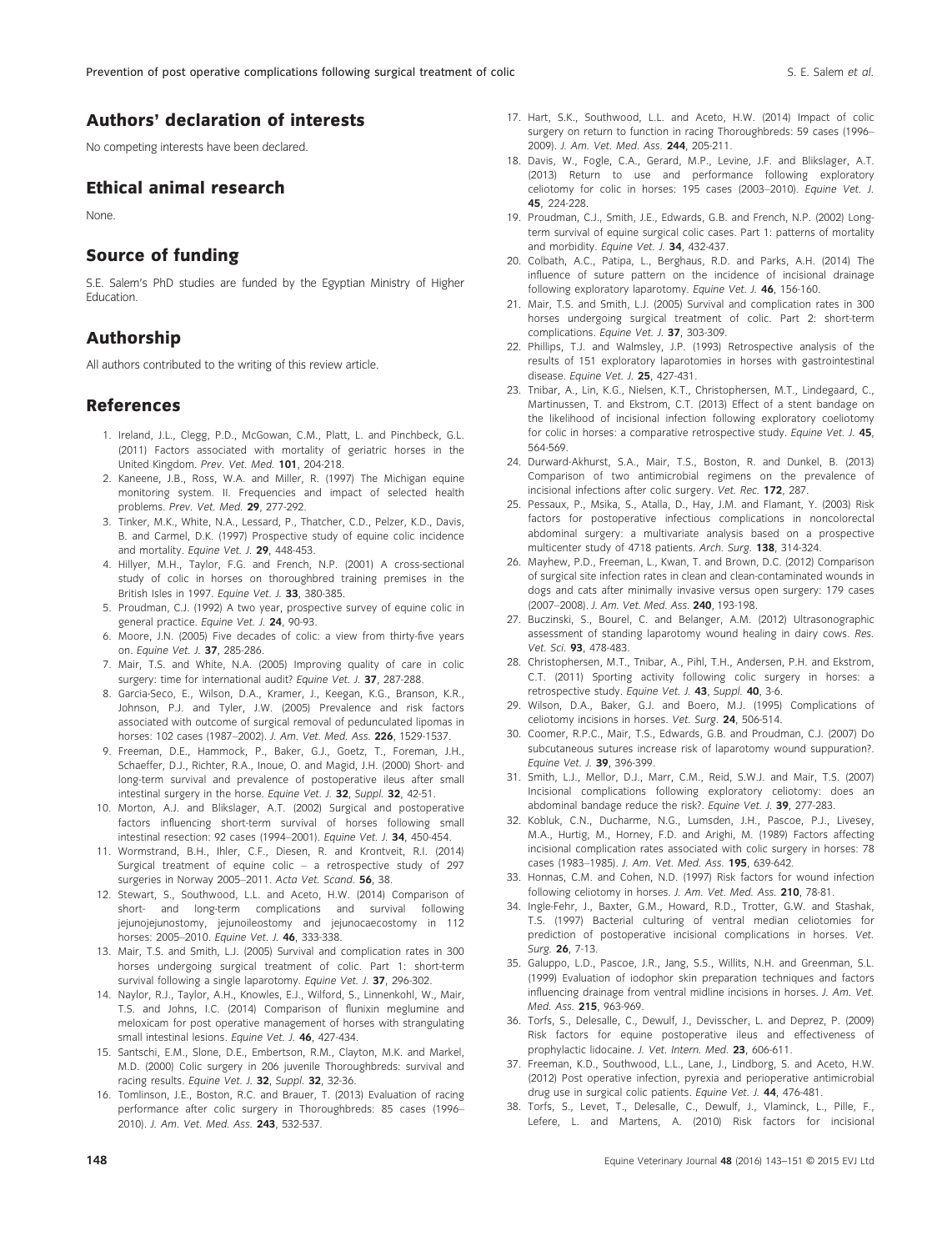complications after exploratory celiotomy in horses: do skin staples increase the risk? Vet. Surg. 39, 616-620.

- 39. Gibson, K.T., Curtis, C.R., Turner, A.S., McIlwraith, C.W., Aanes, W.A. and Stashak, T.S. (1989) Incisional hernias in the horse. Incidence and predisposing factors. Vet. Surg. 18, 360-366.
- 40. Cook, G., Bowman, K.F., Bristol, D.G. and Tate, L.P. (1996) Ventral midline herniorrhaphy following colic surgery in the horse. Equine Vet. Educ. 8, 304-307.
- 41. Traub-Dargatz, J.L., George, J.L., Dargatz, D.A., Morley, P.S., Southwood, L.L. and Tillotson, K. (2002) Survey of complications and antimicrobial use in equine patients at veterinary teaching hospitals that underwent surgery because of colic. J. Am. Vet. Med. Ass. 220, 1359-1365.
- 42. Schaer, B.L.D., Linton, J.K. and Aceto, H. (2012) Antimicrobial use in horses undergoing colic surgery. J. Vet. Intern. Med. 26, 1449-1456.
- 43. Bratzler, D.W., Dellinger, E.P., Olsen, K.M., Perl, T.M., Auwaerter, P.G., Bolon, M.K., Fish, D.N., Napolitano, L.M., Sawyer, R.G., Slain, D., Steinberg, J.P. and Weinstein, R.A. (2013) Clinical practice guidelines for antimicrobial prophylaxis in surgery. Surg. Infect. 14, 73-156.
- 44. French, N.P., Smith, J., Edwards, G.B. and Proudman, C.J. (2002) Equine surgical colic: risk factors for postoperative complications. Equine Vet. J. 34, 444-449.
- 45. Zhang, C.D., Zeng, Y.J., Li, Z., Chen, J., Li, H.W., Zhang, J.K. and Dai, D.Q. (2013) Extended antimicrobial prophylaxis after gastric cancer surgery: a systematic review and meta-analysis. World J. Gastroenterol. 19, 2104-2109.
- 46. Macdonald, M.H., Pascoe, J.R., Stover, S.M. and Meagher, D.M. (1989) Survival after small intestine resection and anastomosis in horses. Vet. Surg. 18, 415-423.
- 47. Rodriguez, F., Kramer, J., Fales, W., Wilson, D.A. and Keegan, K. (2009) Evaluation of Intraoperative culture results as a predictor for short-term incisional complications in 49 horses undergoing abdominal surgery. Vet. Ther. 10, E1-E13.
- 48. Canada, N.C., Beard, W.L., Guyan, M.E. and White, B.J. (2015) Comparison of sub-bandage pressures achieved by 3 abdominal bandaging techniques in horses. Equine Vet. J. 47, 599-602.
- 49. Costa-Farre, C., Prades, M., Ribera, T., Valero, O. and Taura, P. (2014) Does intraoperative low arterial partial pressure of oxygen increase the risk of surgical site infection following emergency exploratory laparotomy in horses? Vet. J. 200, 175-180.
- 50. Mair, T.S. and Smith, L.J. (2005) Survival and complication rates in 300 horses undergoing surgical treatment of colic. Part 3: long-term complications and survival. Equine Vet. J. 37, 310-314.
- 51. Klohnen, A., Lores, M. and Fiscer, A.T. (2007) Management of postoperative abdominal incisional complications with a hernia belt: 85 horses (2001–2005). In: 2007 American College of Veterinary Surgeons Symposium October 18-21, Chicago, Illinois. Vet. Surg. 34, E1-E29.
- 52. van der Linden, M.A., Laffont, C.M. and Sloet van Oldruitenborgh-Oosterbaan, M.M. (2003) Prognosis in equine medical and surgical colic. J. Vet. Intern. Med. 17, 343-348.
- 53. Munoz, E., Argulles, D., Areste, L., Miguel, L.S. and Prades, M. (2008) Retrospective analysis of exploratory laparotomies in 192 Andalusian horses and 276 horses of other breeds. Vet. Rec. 162, 303-306.
- 54. Mezerova, J. and Zert, Z. (2008) Long-term survival and complications of colic surgery in horses: analysis of 331 cases. Vet. Med. 53, 43-52.
- 55. van Loon, J.P., Jonckheer-Sheehy, V.S., Back, W., van Weeren, P.R. and Hellebrekers, L.J. (2014) Monitoring equine visceral pain with a composite pain scale score and correlation with survival after emergency gastrointestinal surgery. Vet. J. 200, 109-115.
- 56. Fogle, C.A., Gerard, M.P., Elce, Y.A., Little, D., Morton, A.J., Correa, M.T. and Blikslager, A.T. (2008) Analysis of sodium carboxymethylcellulose administration and related factors associated with postoperative colic and survival in horses with small intestinal disease. Vet. Surg. 37, 558- 563.
- 57. Semevolos, S.A., Ducharme, N.G. and Hackett, R.P. (2002) Clinical assessment and outcome of three techniques for jejunal resection and anastomosis in horses: 59 cases (1989–2000). J. Am. Vet. Med. Ass. 220, 215-218.
- 58. Driscoll, N., Baia, P., Fischer, A.T., Brauer, T. and Klohnen, A. (2008) Large colon resection and anastomosis in horses: 52 cases (1996– 2006). Equine Vet. J. 40, 342-347.
- 59. Pritchett, L.C., Ulibarri, C., Roberts, M.C., Schneider, R.K. and Sellon, D.C. (2003) Identification of potential physiological and behavioral indicators of postoperative pain in horses after exploratory celiotomy for colic. Appl. Anim. Behav. Sci. 80, 31-43.
- 60. Graubner, C., Gerber, V., Doherr, M. and Spadavecchia, C. (2011) Clinical application and reliability of a post abdominal surgery pain assessment scale (PASPAS) in horses. Vet. J. 188, 178-183.
- 61. Gorvy, D.A., Edwards, G.B. and Proudman, C.J. (2008) Intra-abdominal adhesions in horses: a retrospective evaluation of repeat laparotomy in 99 horses with acute gastrointestinal disease. Vet. J. 175, 194-201.
- 62. Mair, T.S. and Smith, L.J. (2005) Survival and complication rates in 300 horses undergoing surgical treatment of colic. Part 4: early (acute) relaparotomy. Equine Vet. J. 37, 315-318.
- 63. Smith, L.J. and Mair, T.S. (2010) Are horses that undergo an exploratory laparotomy for correction of a right dorsal displacement of the large colon predisposed to post operative colic, compared to other forms of large colon displacement?. Equine Vet. J. 42, 44-46.
- 64. Rocken, M., Schubert, C., Mosel, G. and Litzke, L.F. (2005) Indications, surgical technique, and long-term experience with laparoscopic closure of the nephrosplenic space in standing horses. Vet. Surg. 34, 637-641.
- 65. Hardy, J., Minton, M., Robertson, J.T., Beard, W.L. and Beard, L.A. (2000) Nephrosplenic entrapment in the horse: a retrospective study of 174 cases. Equine Vet. J. 32, Suppl. 32, 95-97.
- 66. Freeman, D.E. and Schaeffer, D.J. (2010) Comparison of complications and long-term survival rates following hand-sewn versus stapled side-toside jejunocecostomy in horses with colic. J. Am. Vet. Med. Ass. 237, 1060-1067.
- 67. Proudman, C.J., Edwards, G.B. and Barnes, J. (2007) Differential survival in horses requiring end-to-end jejunojejunal anastomosis compared to those requiring side-to-side jejunocaecal anastomosis. Equine Vet. J. 39, 181-185.
- 68. Cook, V.L., Meyer, C.T., Campbell, N.B. and Blikslager, A.T. (2009) Effect of firocoxib or flunixin meglumine on recovery of ischemic-injured equine jejunum. Am. J. Vet. Res. 70, 992-1000.
- 69. Little, D., Brown, S.A., Campbell, N.B., Moeser, A.J., Davis, J.L. and Blikslager, A.T. (2007) Effects of the cyclooxygenase inhibitor meloxicam on recovery of ischemia-injured equine jejunum. Am. J. Vet. Res. 68, 614-624.
- 70. Matyjaszek, S.A., Morton, A.J., Freeman, D.E., Grosche, A., Polyak, M.M. and Kuck, H. (2009) Effects of flunixin meglumine on recovery of colonic mucosa from ischemia in horses. Am. J. Vet. Res. 70, 236-246.
- 71. Cook, V.L., Shults, J.J., McDowell, M., Campbell, N.B., Davis, J.L. and Blikslager, A.T. (2008) Attenuation of ischaemic injury in the equine jejunum by administration of systemic lidocaine. Equine Vet. J. 40, 353-357.
- 72. Lefebvre, D., Pirie, R.S., Handel, I.G., Tremaine, W.H. and Hudson, N.P. (2016) Clinical features and management of equine post operative ileus: survey of diplomates of the European Colleges of Equine Internal Medicine (ECEIM) and Veterinary Surgeons (ECVS). Equine Vet. J. 48, 182-187.
- 73. Malone, E., Ensink, J., Turner, T., Wilson, J., Andrews, F., Keegan, K. and Lumsden, J. (2006) Intravenous continuous infusion of lidocaine for treatment of equine ileus. Vet. Surg. 35, 60-66.
- 74. Sellon, D.C., Roberts, M.C., Blikslager, A.T., Ulibarri, C. and Papich, M.G. (2004) Effects of continuous rate intravenous infusion of butorphanol on physiologic and outcome variables in horses after celiotomy. J. Vet. Intern. Med. 18, 555-563.
- 75. Farstvedt, E. and Hendrickson, D. (2005) Laparoscopic closure of the nephrosplenic space for prevention of recurrent nephrosplenic entrapment of the ascending colon. Vet. Surg. 34, 642-645.
- 76. Markel, M.D., Meagher, D.M. and Richardson, D.W. (1988) Colopexy of the large colon in four horses. J. Am. Vet. Med. Ass. 192, 358-359.
- 77. Hance, S.R. and Embertson, R.M. (1992) Colopexy in broodmares: 44 cases (1986–1990). J. Am. Vet. Med. Ass. 201, 782-787.
- 78. Embertson, R.M. and Hance, S.R. (1991) Effects of colopexy in the broodmare. Proc. Am. Ass. Equine Practnrs. 37, 531-532.
- 79. Munsterman, A.S., Hanson, R.R., Cattley, R.C., Barrett, E.J. and Albanese, V. (2014) Surgical technique and short-term outcome for experimental laparoscopic closure of the epiploic foramen in 6 horses. Vet. Surg. 43, 105-113.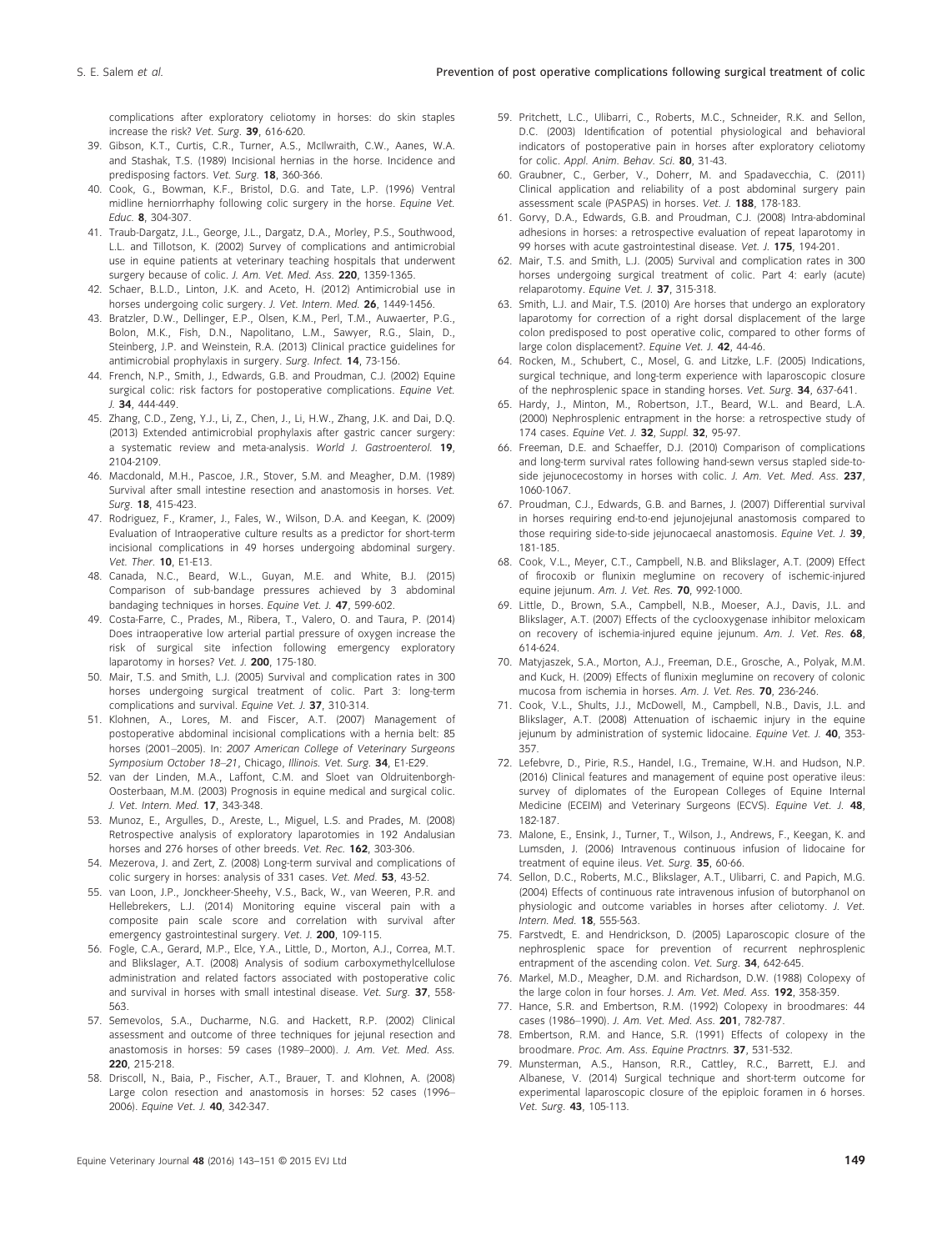- 80. van Bergen, T., Wiemer, P., Bosseler, L., Ugahary, F. and Martens, A. (2015) Development of a new laparoscopic Foramen Epiploicum Mesh Closure (FEMC) technique in 6 horses. Equine Vet. J. Epub ahead of print; doi: [10.1111/evj.12427](http://dx.doi.org/10.1111/evj).
- 81. Archer, D.C., Pinchbeck, G.L. and Proudman, C.J. (2011) Factors associated with survival of epiploic foramen entrapment colic: a multicentre, international study. Equine Vet. J. 43, 56-62.
- 82. Cohen, N.D., Lester, G.D., Sanchez, L.C., Merritt, A.M. and Roussel, A.J.J. (2004) Evaluation of risk factors associated with development of postoperative ileus in horses. J. Am. Vet. Med. Ass. 225, 1070-1078.
- 83. Hunt, J.M., Edwards, G.B. and Clarke, K.W. (1986) Incidence, diagnosis and treatment of postoperative complications in colic cases. Equine Vet. J. 18, 264-270.
- 84. Blikslager, A.T., Bowman, K., Levine, J.F., Bristol, D.G. and Roberts, M.C. (1994) Evaluation of factors associated with postoperative ileus in horses: 31 cases (1990-1992). J. Am. Vet. Med. Ass. 205, 1748-1752.
- 85. Rendle, D.I., Wood, J.L.N., Summerhays, G.E.S., Walmsley, J.P., Boswell, J.C. and Phillips, T.J. (2005) End-to-end jejuno-ileal anastomosis following resection of strangulated small intestine in horses: a comparative study. Equine Vet. J. 37, 356-359.
- 86. Roussel, A.J. Jr, Cohen, N.D., Hooper, R.N. and Rakestraw, P.C. (2001) Risk factors associated with development of postoperative ileus in horses. J. Am. Vet. Med. Ass. 219, 72-78.
- 87. Gazzerro, D.M., Southwood, L.L. and Lindborg, S. (2015) Short-term complications after colic surgery in geriatric versus mature non-geriatric horses. Vet. Surg. 44, 256-264.
- 88. Brianceau, P., Chevalier, H., Karas, A., Court, M.H., Bassage, L., Kirker-Head, C., Provost, P. and Paradis, M.R. (2002) Intravenous lidocaine and small-intestinal size, abdominal fluid, and outcome after colic surgery in horses. J. Vet. Intern. Med. 16, 736-741.
- 89. Dart, A.J., Peauroi, J.R., Hodgson, D.R. and Pascoe, J.R. (1996) Efficacy of metoclopramide for treatment of ileus in horses following small intestinal surgery: 70 cases (1989–1992). Aust. Vet. J. 74, 280-284.
- 90. Merritt, A.M. and Blikslager, A.T. (2008) Post operative ileus: to be or not to be?. Equine Vet. J. 40, 295-296.
- 91. Freeman, D.E. (2008) Post operative ileus (POI): another perspective. Equine Vet. J. 40, 297-298.
- 92. De Ceulaer, K., Delesalle, C., Van Elzen, R., Van Brantegem, L., Weyns, A. and Van Ginneken, C. (2011) Morphological changes in the small intestinal smooth muscle layers of horses suffering from small intestinal strangulation. Is there a basis for predisposition for reduced contractility? Equine Vet. J. 43, 439-445.
- 93. Gerhards, H. (1990) Incidence and significance of spontaneous and postoperative peritoneal adhesions in horses. Pferdeheilkunde 6, 277- 280, 283–288.
- 94. Parker, J.E., Fubini, S.L. and Todhunter, R.J. (1989) Retrospective evaluation of repeat celiotomy in 53 horses with acute gastrointestinal disease. Vet. Surg. 18, 424-431.
- 95. Baxter, G.M., Broome, T.E. and Moore, J.N. (1989) Abdominal adhesions after small intestinal surgery in the horse. Vet. Surg. 18, 409-414.
- 96. Cable, C.S., Fubini, S.L., Erb, H.N. and Hakes, J.E. (1997) Abdominal surgery in foals: a review of 119 cases (1977-1994). Equine Vet. J. 29, 257-261.
- 97. Singer, E.R. and Livesey, M.A. (1997) Evaluation of exploratory laparotomy in young horses: 102 cases (1987–1992). J. Am. Vet. Med. Ass. 211, 1158-1162.
- 98. Vatistas, N.J., Snyder, J.R., Wilson, W.D., Drake, C. and Hildebrand, S. (1996) Surgical treatment for colic in the foal (67 cases): 1980–1992. Equine Vet. J. 28, 139-145.
- 99. Kuebelbeck, K.L., Slone, D.E. and May, K.A. (1998) Effect of omentectomy on adhesion formation in horses. Vet. Surg. 27, 132-137.
- 100. Epstein, K.L., Brainard, B.M., Gomez-Ibanez, S., Lopes, M.A.F., Barton, M.H. and Moore, J.N. (2011) Thrombelastography in horses with acute gastrointestinal disease. J. Vet. Intern. Med. 25, 307-314.
- 101. Hague, B.A., Honnas, C.M., Berridge, B.R. and Easter, J.L. (1998) Evaluation of postoperative peritoneal lavage in standing horses for prevention of experimentally induced abdominal adhesions. Vet. Surg. 27, 122-126.
- 102. Moll, H.D., Schumacher, J., Wright, J.C. and Spano, J.S. (1991) Evaluation of sodium carboxymethylcellulose for prevention of experimentally induced abdominal adhesions in ponies. Am. J. Vet. Res. 52, 88-91.
- 103. Murphy, D.J., Peck, L.S., Detrisac, C.J., Widenhouse, C.W. and Goldberg, E.P. (2002) Use of a high-molecular-weight carboxymethylcellulose in a tissue protective solution for prevention of postoperative abdominal adhesions in ponies. Am. J. Vet. Res. 63, 1448-1454.
- 104. Mueller, P.O.E., Harmon, B.G., Hay, W.P. and Amoroso, L.M. (2000) Effect of carboxymethylcellulose and a hyaluronate-carboxymethylcellulose membrane on healing of intestinal anastomoses in horses. Am. J. Vet. Res. 61, 369-374.
- 105. Sheldon, H.K., Gainsbury, M.L., Cassidy, M.R., Chu, D.I., Stucchi, A.F. and Becker, J.M. (2012) A sprayable hyaluronate/carboxymethylcellulose adhesion barrier exhibits regional adhesion reduction efficacy and does not impair intestinal healing. J. Gastrointest. Surg. 16, 325-333.
- 106. Freeman, D.E. and Schaeffer, D.J. (2011) Clinical comparison between a continuous Lembert pattern wrapped in a carboxymethylcellulose and hyaluronate membrane with an interrupted Lembert pattern for onelayer jejunojejunostomy in horses. Equine Vet. J. 43, 708-713.
- 107. Mueller, P.O., Hunt, R.J., Allen, D., Parks, A.H. and Hay, W.P. (1995) Intraperitoneal use of sodium carboxymethylcellulose in horses undergoing exploratory celiotomy. Vet. Surg. 24, 112-117.
- 108. Schaer, B.L.D., Aceto, H., Caruso, M.A. and Brace, M.A. (2012) Identification of predictors of salmonella shedding in adult horses presented for acute colic. J. Vet. Intern. Med. 26, 1177-1185.
- 109. Ellis, C.M., Lynch, T.M., Slone, D.E., Hughes, F.E. and Clark, C.K. (2008) Survival and complications after large colon resection and end-to-end anastomosis for strangulating large colon volvulus in seventy-three horses. Vet. Surg. 37, 786-790.
- 110. Pierce, R.L., Fischer, A.T., Rohrbach, B.W. and Klohnen, A. (2010) Postoperative complications and survival after enterolith removal from the ascending or descending colon in horses. Vet. Surg. 39, 609-615.
- 111. Cohen, N.D. and Honnas, C.M. (1996) Risk factors associated with development of diarrhea in horses after celiotomy for colic: 190 cases (1990–1994). J. Am. Vet. Med. Ass. 209, 810-813.
- 112. Granot, N., Milgram, J., Bdolah-Abram, T., Shemesh, I. and Steinman, A. (2008) Surgical management of sand colic impactions in horses: a retrospective study of 41 cases. Aust. Vet. J. 86, 404-407.
- 113. de Bont, M.P., Proudman, C.J. and Archer, D.C. (2013) Surgical lesions of the small colon and post operative survival in a UK hospital population. Equine Vet. J. 45, 460-464.
- 114. Prange, T., Holcombe, S.J., Brown, J.A., Dechant, J.E., Fubini, S.L., Embertson, R.M., Peroni, J., Rakestraw, P.C. and Hauptman, J.G. (2010) Resection and anastomosis of the descending colon in 43 horses. Vet. Surg. 39, 748-753.
- 115. Frederico, L.M., Jones, S.L. and Blikslager, A.T. (2006) Predisposing factors for small colon impaction in horses and outcome of medical and surgical treatment: 44 cases (1999-2004). J. Am. Vet. Med. Ass. 229, 1612-1616.
- 116. Parraga, M.E., Spier, S.J., Thurmond, M. and Hirsh, D. (1997) A clinical trial of probiotic administration for prevention of Salmonella shedding in the postoperative period in horses with colic. J. Vet. Intern. Med. 11, 36-41.
- 117. Ekiri, A.B., MacKay, R.J., Gaskin, J.M., Freeman, D.E., House, A.M., Giguere, S., Troedsson, M.R., Schuman, C.D., von Chamier, M.M., Henry, K.M. and Hernandez, J.A. (2009) Epidemiologic analysis of nosocomial Salmonella infections in hospitalized horses. J. Am. Vet. Med. Ass. 234, 108-119.
- 118. Costa, M.C., Arroyo, L.G., Allen-Vercoe, E., Stampfli, H.R., Kim, P.T., Sturgeon, A. and Weese, J.S. (2012) Comparison of the fecal microbiota of healthy horses and horses with colitis by high throughput sequencing of the V3-V5 region of the 16S rRNA gene. PLoS ONE 7, e41484.
- 119. Ernst, N.S., Hernandez, J.A., MacKay, R.J., Brown, M.P., Gaskin, J.M., Nguyen, A.D., Giguere, S., Colahan, P.T., Troedsson, M.R., Haines, G.R., Addison, I.R. and Miller, B.J. (2004) Risk factors associated with fecal Salmonella shedding among hospitalized horses with signs of gastrointestinal tract disease. J. Am. Vet. Med. Ass. 225, 275-281.
- 120. Hird, D.W., Casebolt, D.B., Carter, J.D., Pappaioanou, M. and Hjerpe, C.A. (1986) Risk factors for salmonellosis in hospitalized horses. J. Am. Vet. Med. Ass. 188, 173-177.
- 121. Kim, L.M., Morley, P.S., Traub-Dargatz, J.L., Salman, M.D. and Gentry-Weeks, C. (2001) Factors associated with Salmonella shedding among equine colic patients at a veterinary teaching hospital. J. Am. Vet. Med. Ass. 218, 740-748.